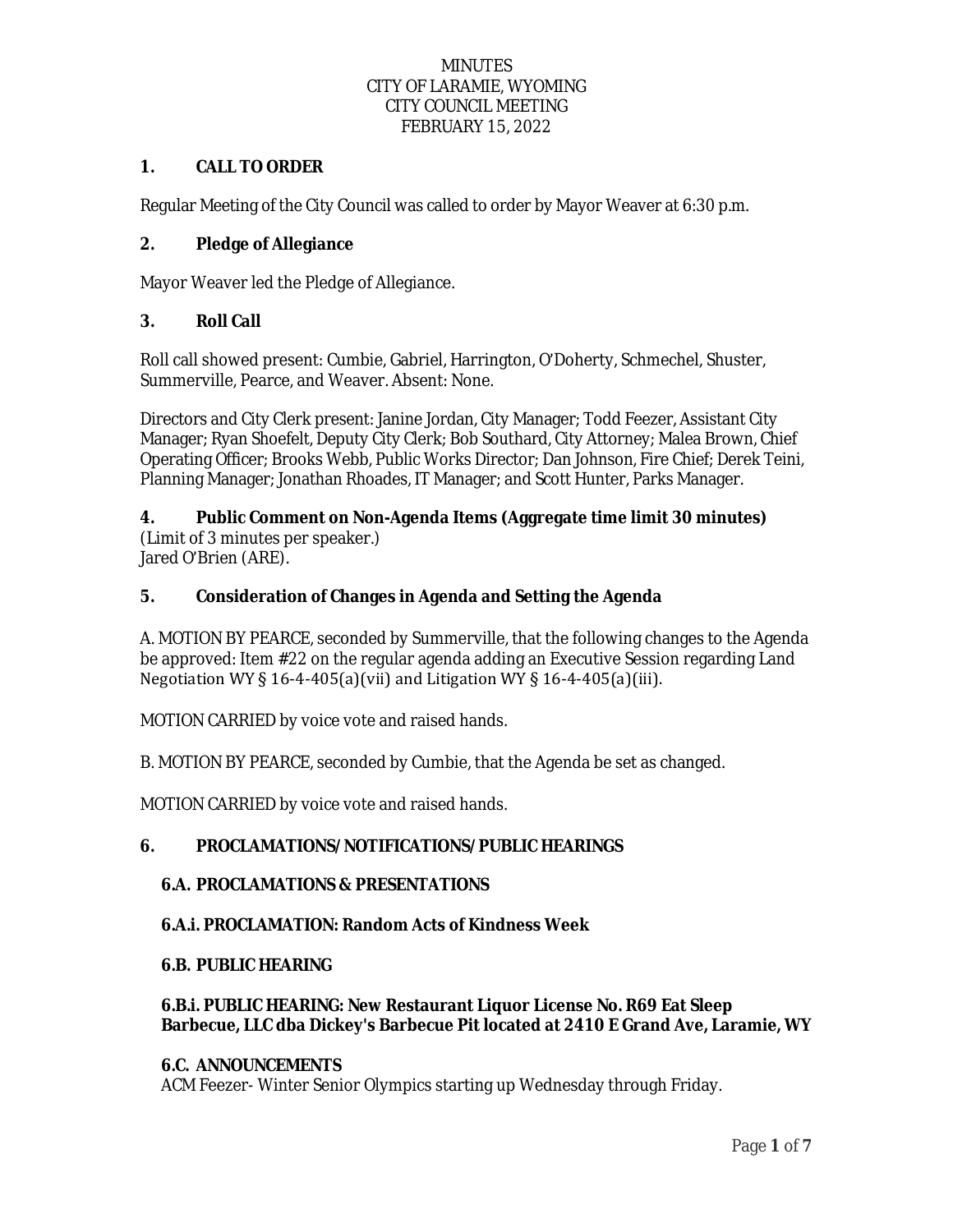### **6.C.i. Monthly Staff Recognition**

**Lucas Witt (Building Inspector)**

### **6.C.ii. Glass Recycling (Webb, PW)**

# **7. Disclosures by City Council Members**

None.

### **8. Approval of Consent Agenda**

Items listed on the Consent Agenda are considered to be routine and will be enacted by one motion in the form listed below. There will be no separate discussion of these items unless a Councilor or citizen so requests, in which case the item will be removed from the Consent Agenda and will be considered on the Regular Agenda.

MOTION BY PEARCE, seconded by Schmechel, that the Consent Agenda be approved and that each specific action on the Consent Agenda be approved as indicated.

Roll call showed Aye: Cumbie, Gabriel, Harrington, O'Doherty, Schmechel, Shuster, Summerville, Pearce, and Weaver. Nay: None. Absent: None. MOTION CARRIED.

### **9. CONSENT AGENDA**

### **9.A. MINUTES: City Council Meetings Minutes from February 1, 2022 Action:**

that Council approve the Minutes of the following City Council meetings: the Regular Meeting and Public Hearings of February 1, 2022, and have them placed on file for public inspection.

#### **9.B. MINUTES: December 9, 2020 Laramie Building Authority Action:**

move to acknowledge receipt of the Minutes from the December 9, 2020 Laramie Building Authority Regular Meeting and place them on file for public inspection.

### **9.C. CEMETERY DEEDS: Cemetery Deeds for February 1-15, 2022 Action:**

that the Cemetery Deeds for February 1-15, 2022 be accepted, and the Mayor and City Clerk be authorized to sign and have them recorded in the Office of the County Clerk.

# **9.D. MOU: Memorandum of Understanding Between Albany County, Wyoming and the City of Laramie, Wyoming for Emergency Management Services in the Emergency Operations Center**

### **Action:**

that Council approves the Memorandum of Understanding Between Albany County, Wyoming and the City of Laramie for Emergency Management Services in the Emergency Operations Center; and authorize the Mayor and City Clerk to sign; and amend the 2021-2022 fiscal year budget.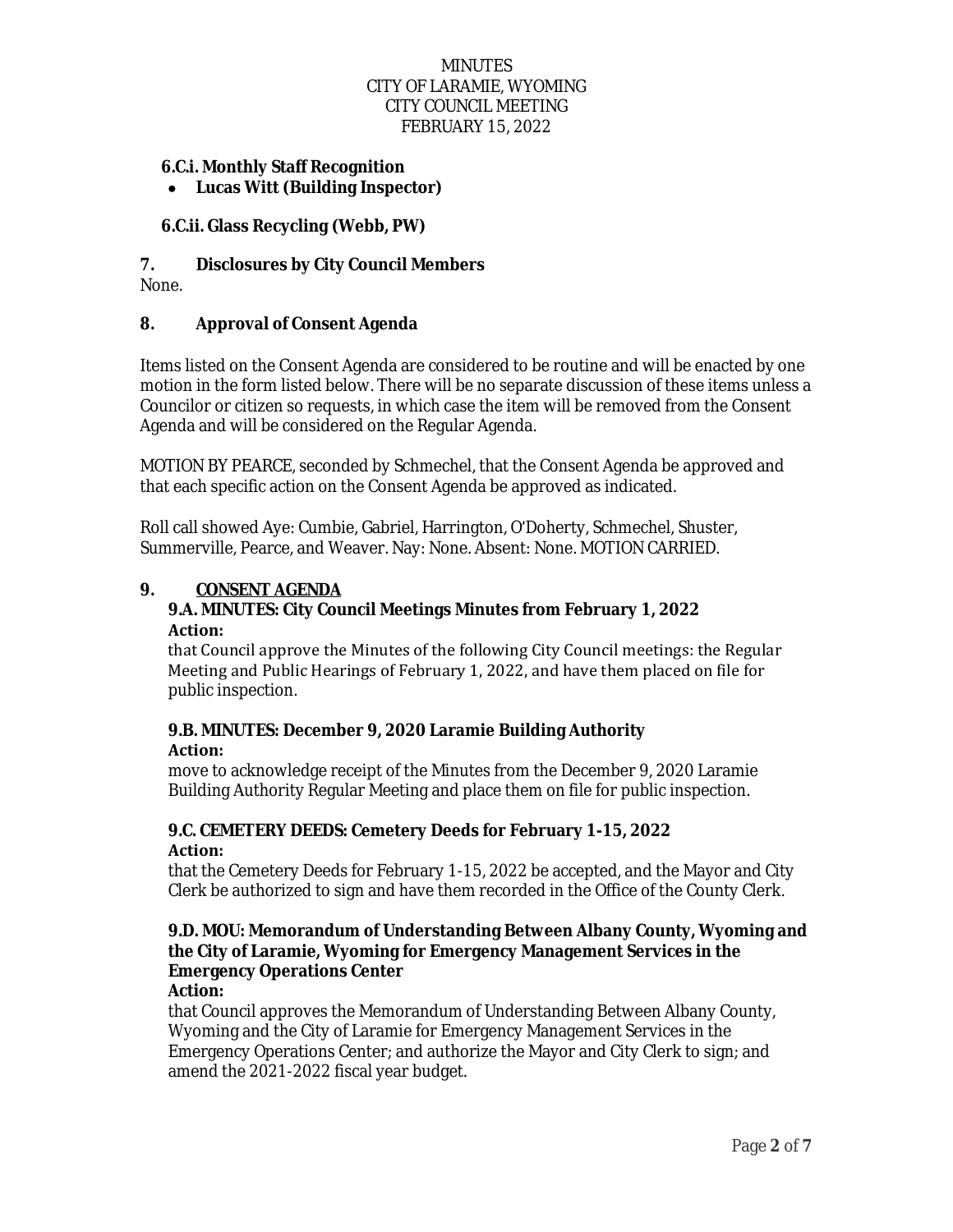# **9.E. MOU: Memorandum of Understanding Between the Board of Commissioners of the County of Albany, Wyoming and the City of Laramie, Wyoming regarding annexation of that portion of Bill Nye Avenue from Grand Avenue to Sherman Hill Road**

#### **Action:**

move to approve the Memorandum of Understanding Between the Board of Commissioners of the County of Albany, Wyoming and the City of Laramie, Wyoming regarding annexation of that portion of Bill Nye Avenue from Grand Avenue to Sherman Hill Road, and authorize the Mayor and Clerk to sign.

# **9.F. AGREEMENT: Award of Professional Engineering Services Agreement for the 2021 Priority Sewer Design**

### **Action:**

move to award the Professional Services Agreement for the 2021 Priority Sewer Design to SolTerra Engineering of Laramie, WY, in the amount of \$38,705.00 plus a contingency of \$6,295.00 for a total amount not to exceed \$45,000.00, and authorize the Mayor and City Clerk to sign.

### **9.G. CONTRACT: Consideration of a contract between the City of Laramie, Wyoming and Creative Energies, Lander, Wyoming for the installation of a solar array and electric vehicle charging station at the Laramie Fire Station #3 Action:**

that City Council approve the contract between the City of Laramie, Wyoming and Creative Energies, Lander, Wyoming for the installation of a solar array and electric vehicle charging station at the Laramie Fire Station #3 in an amount not to exceed \$88,460.00 and associated budget amendment in the amount of \$5,000.00 from unencumbered funds to provide for the project and allow \$1,540.00 in contingency funds, and authorize the Mayor and Clerk to sign.

# **9.H. RESOLUTION: Resolution 2022-14, Appointing Three (3) Members to the Traffic Safety Commission**

### **Action:**

move to approve Resolution No. 2022-14, appointing Eric Milliken, Samuel Neumann, and Theodore Schueler to the Traffic Safety Commission, and authorize the Mayor and City Clerk to sign.

# **9.I. ORDINANCE: Original Ordinance No. 2040, Amending Section 2.20 of Laramie Municipal Code Related to Board of Health**

Third and Final Reading. (Introduced by Cumbie)

### **Action:**

move to approve Original Ordinance No. 2040, amending Section 2.20 of Laramie Municipal Code related to Board of Health, on third and final reading, and authorize the Mayor and City Clerk to sign.

#### **9.J. PURCHASE AGREEMENT: Purchase Agreement between City of Laramie and David R. Coffey for .98 Acres of Real Property Action:**

# move to approve the Purchase Agreement between the City of Laramie, Wyoming and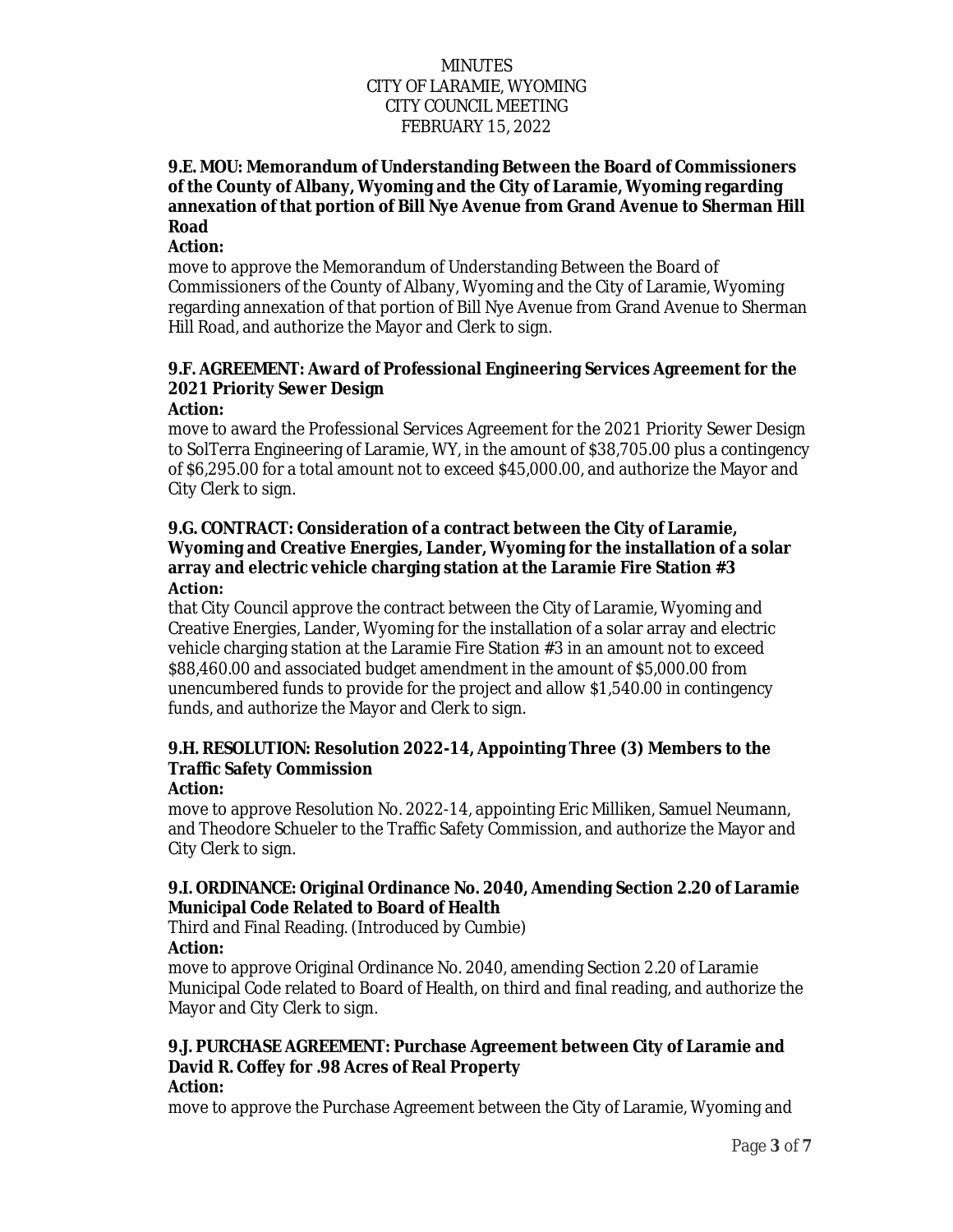David R. Coffey for the purchase of .98 acres of real property, and authorize the Mayor and Clerk to sign.

# **9.K. SCHEDULE MEETINGS:**

# **Action:**

that the following meeting be scheduled: a. March 2, 2022, 6:00 pm (Wednesday) - WORK SESSION: 5<sup>th</sup> Penny Sales Tax Joint with Albany County and Rock River b. March 22, 2022, 6:00 p.m. – PUBLIC HEARING: 2022 Liquor License Renewals c. March 22, 2022, 6:00 pm – WORK SESSION: LACD Annual Update d. March 22, 2022, 6:00 pm – WORK SESSION: Audit and CAFR Update e. April 12, 2022, 6:00 pm – WORK SESSION: Governmental Funds Recommended **Capital** f. April 26, 2022, 6:00 pm – WORK SESSION: Governmental Funds Recommended Capital g. April 27, 2022, 6:00 pm – WORK SESSION: Potential Enterprise Funds Recommend Capital h. May 10, 2022, 6:00 pm – WORK SESSION: Recommended Budget i. May 11, 2022 6:00 pm – WORK SESSION: Recommended Budget j. May 24, 2022, 6:00 pm – SPECIAL MEETING: Recommended Budget k. June 7, 2022, 6:30 pm – PUBLIC HEARING: Budget Adoption

# **10. REGULAR AGENDA**

### **11. Memorandum of Understanding Between the City of Laramie, Wyoming and the Board of Commissioners for the County of Albany, Wyoming for Ambulance Services**

MOTION BY PEARCE, seconded by Cumbie, to approve the Memorandum of Understanding between the City of Laramie, Wyoming and the Board of Commissioners for the County of Albany, Wyoming for the Provision of Ambulance Services; and authorize the Mayor and City Clerk to sign; and to amend the 2021-2022 fiscal year budget.

Public Comment: None.

Roll call showed Aye: Cumbie, Gabriel, Harrington, O'Doherty, Schmechel, Shuster, Summerville, Pearce, and Weaver. Nay: None. Absent: None. MOTION CARRIED.

# **12. Contract Between City of Laramie, Board of Commissioners of the County of Albany, Wyoming, and Logan Simpson for the Development of the Albany County and City of Laramie Joint Growth Management Plan and Regulations**

MOTION BY HARRINGTON, seconded by Pearce, to approve a contract between the City of Laramie, Board of Commissioners of the County of Albany, Wyoming and Logan Simpson for the Albany County and City of Laramie Joint Growth Area Management Plan and Regulations in the amount of \$148,050. The total contract price is \$296,100 where Albany County will cover the remaining \$148,050, and authorize the Mayor and City Clerk to sign.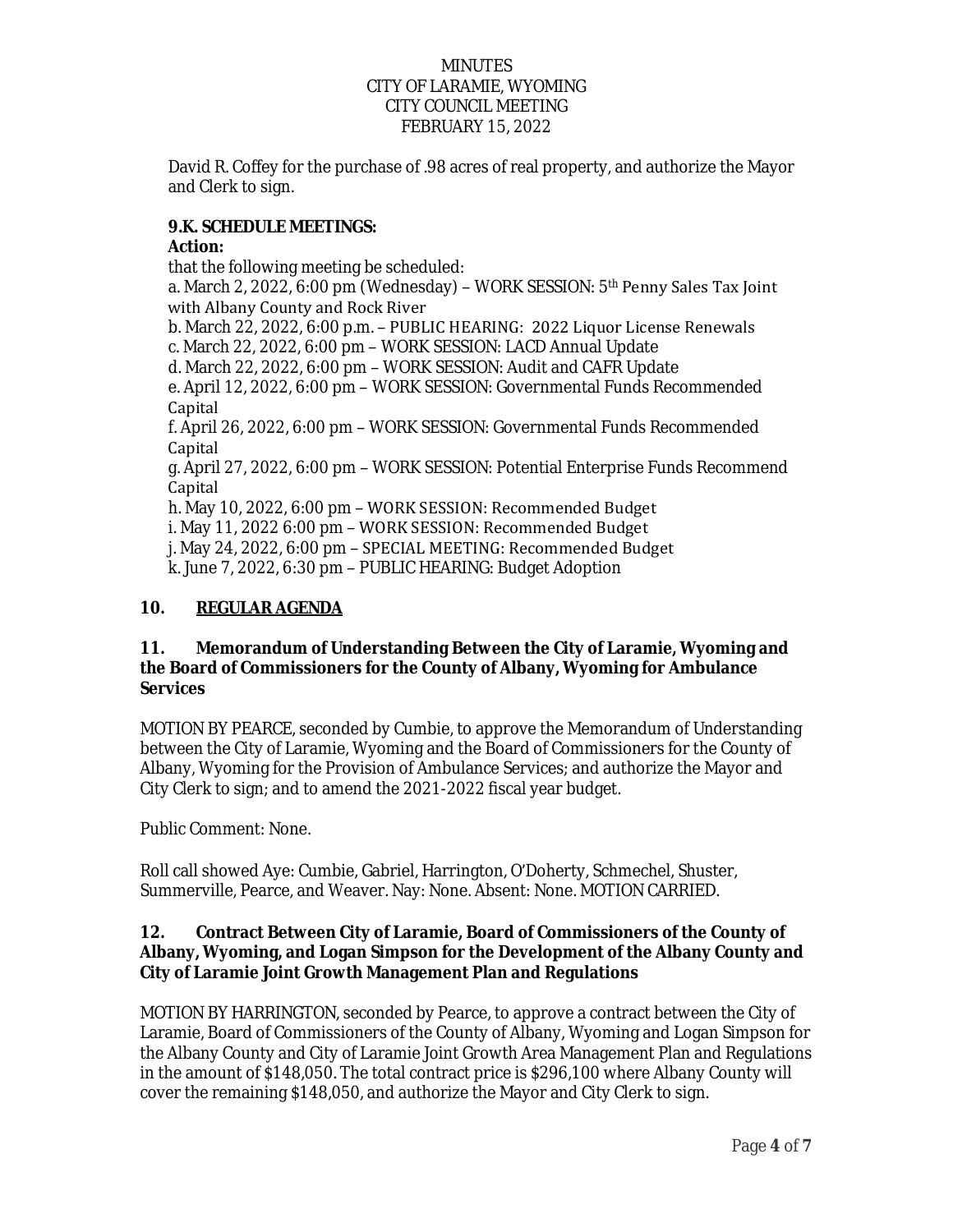Public Comment: None.

Roll call showed Aye: Cumbie, Gabriel, Harrington, O'Doherty, Schmechel, Shuster, Summerville, Pearce, and Weaver. Nay: None. Absent: None. MOTION CARRIED.

# **13. Award Purchase of Storage Area Network (SAN)**

MOTION BY SHUSTER, seconded by O'Doherty, to approve the purchase of HPE Nimble SAN from Lewan Technology in the amount of \$142,629.00, and authorize the Mayor and Clerk to sign.

Public Comment: None.

Roll call showed Aye: Cumbie, Gabriel, Harrington, O'Doherty, Schmechel, Shuster, Summerville, Pearce, and Weaver. Nay: None. Absent: None. MOTION CARRIED.

### **14. Amendment #6 to the Professional Engineering Services Agreement with DOWL for the North Side Tank Project**

MOTION BY CUMBIE, seconded by Pearce, to approve Amendment #6 to the Professional Engineering Services Agreement with DOWL for the North Side Tank Project in the amount of \$782,216.00, and authorize the Mayor and Clerk to sign.

Public Comment: None.

Roll call showed Aye: Cumbie, Gabriel, Harrington, O'Doherty, Schmechel, Shuster, Summerville, Pearce, and Weaver. Nay: None. Absent: None. MOTION CARRIED.

### **15. New Restaurant Liquor License No. R69 Eat Sleep Barbecue, LLC dba Dickey's Barbecue Pit located at 2410 E Grand Ave, Laramie, WY**

MOTION BY GABRIEL, seconded by Pearce, to approve the application for a Restaurant Liquor License No. R69 to Eat Sleep Barbecue, LLC dba Dickey's Barbecue Pit located at 2410 E Grand, Laramie, WY, for the licensing term of February 16, 2022 thru May 07, 2022, contingent upon the completion of corrections to lease, and authorize the Mayor and City Clerk to sign.

Public Comment: Travis Brown (Owner)

Roll call showed Aye: Cumbie, Gabriel, Harrington, O'Doherty, Schmechel, Shuster, Summerville, Pearce, and Weaver. Nay: None. Absent: None. MOTION CARRIED.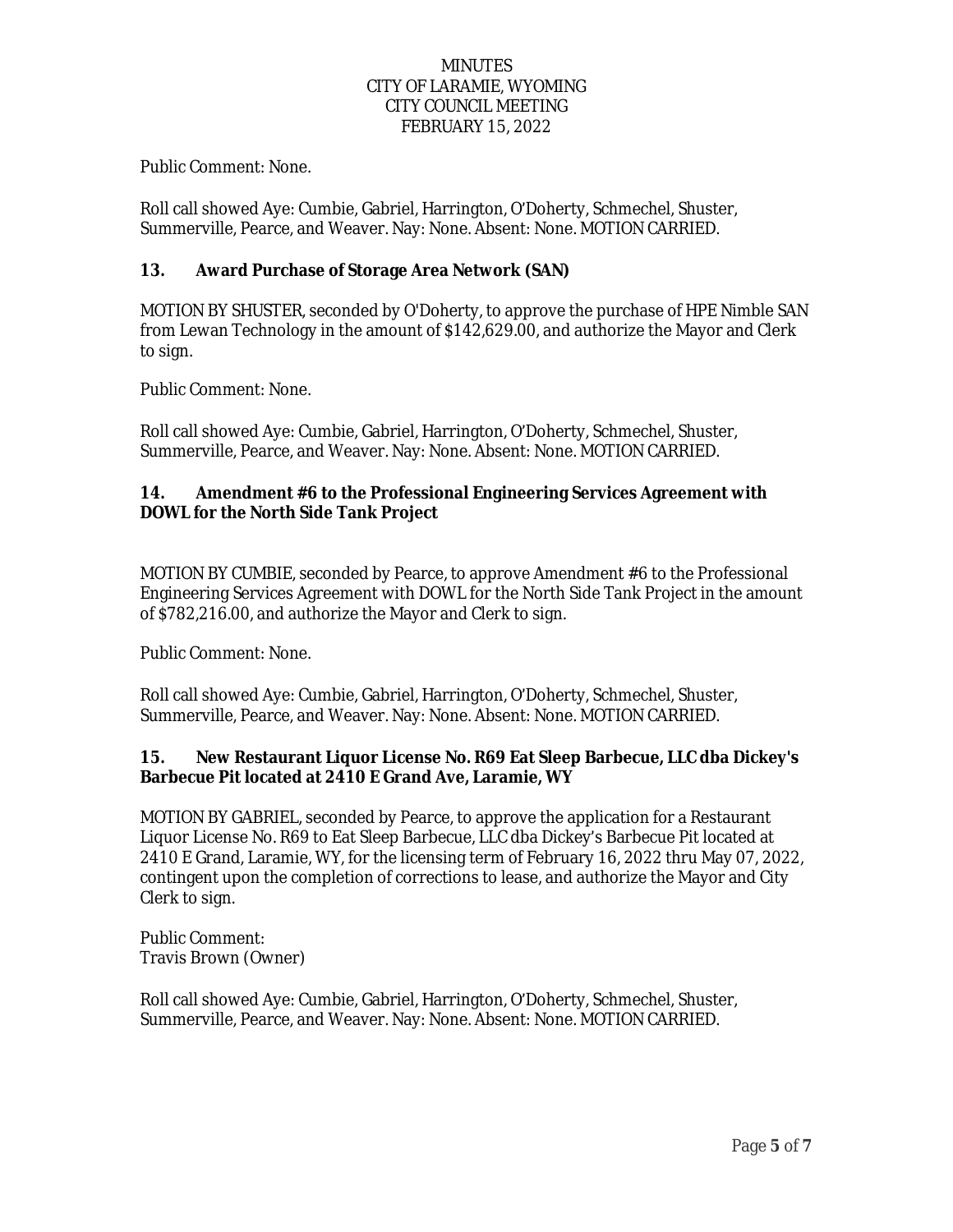### **16. Consideration of award of contract between the City of Laramie, Wyoming and Great Western Recreation for the removal, design, provision, and installation of a 5 to 12-year-old playground with synthetic turf safety surfacing at Washington Park**

MOTION BY GABRIEL, seconded by Pearce, to approve the contract between the City of Laramie, Wyoming and Great Western Recreation for removal, design, provision, and installation of a 5 to 12-year-old playground with synthetic turf safety surfacing at Washington Park in an amount not to exceed \$217,438.91, and authorize the Mayor and Clerk to sign.

Public Comment: None.

Roll call showed Aye: Cumbie, Gabriel, Harrington, O'Doherty, Schmechel, Shuster, Summerville, Pearce, and Weaver. Nay: None. Absent: None. MOTION CARRIED.

### **17. Resolution 2022-15, Adopting Policy Goals and Objectives for the City of Laramie, Wyoming for 2022**

MOTION BY PEARCE, seconded by O'Doherty, to approve Resolution 2022-15, adopting policy goals and objectives for the City of Laramie for 2022, and authorize the Mayor and Clerk to Sign.

Public Comment: Jared O'Brien (ARE)

Roll call showed Aye: Cumbie, Gabriel, Harrington, O'Doherty, Schmechel, Shuster, Summerville, Pearce, and Weaver. Nay: None. Absent: None. MOTION CARRIED.

# **18. Resolution 2022-16, Formalizing the Implementation Schedule for the Laramie Rental Housing Code, Enrolled Ordinance 1802**

MOTION BY HARRINGTON, seconded by Pearce, to approve Resolution 2022-16, Formalizing the Implementation Schedule for the Laramie Rental Housing Code, Enrolled Ordinance 1802, and authorize the Mayor and Clerk to sign.

Public Comment: None.

Roll call showed Aye: Cumbie, Harrington, O'Doherty, Schmechel, Summerville, Pearce, and Weaver. Nay: Gabriel and Shuster. Absent: None. MOTION CARRIED.

### **19. Original Ordinance No. 2041, Amending LMC Chapter 10.32 – Bicycles to Update Language to Reflect Current Device Uses**

Second Reading (Introduced by O'Doherty)

MOTION BY O'DOHERTY, seconded by Harrington, to approve Original Ordinance No. 2041, amending LMC Chapter 10.32 – Bicycles to update language to reflect current device uses, on second reading.